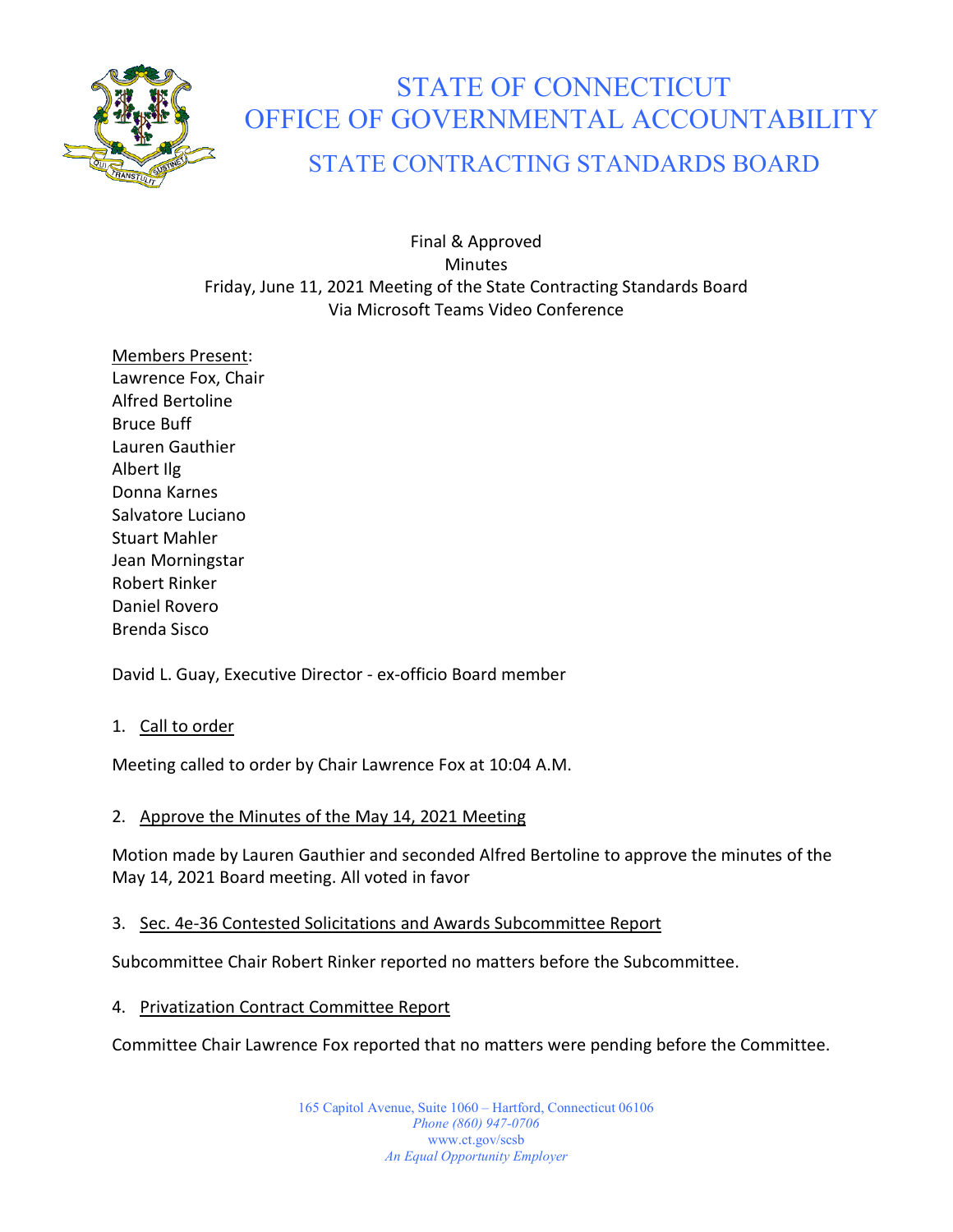#### 5. Work Group Reports

#### a. Report from Audit Work Group

Executive Director David Guay reported for the absent Audit Work Group Chair Thomas Ahneman:

• The Work Group did not meet this month

The work group work is ongoing, and the work group is revising the audit instrument based on agency feedback and working on the list of agencies to audit for Fiscal Year 20

i. Consider acceptance of Department of Administrative Services BEST Compliance Report

Motion made by Alfred Bertoline and seconded by Jean Morningstar to accept the report of the Department of Administrative Services BEST. All voted in favor.

> ii. Consider Acceptance of the Connecticut Department of Revenue Services Compliance Report

Motion made by Alfred Bertoline and seconded by Daniel Rovero to accept the report of the Department of Revenue Services. All voted in favor.

> iii. Consider Acceptance of the Department of Emergency Services and Public Protection Compliance Report

Motion made by Alfred Bertoline and seconded by Stuart Mahler to accept the report of the Department of Emergency Services and Public Protection. All voted in favor.

> iv. Consider Acceptance of the Department of Energy and Environmental Protection Compliance Report

Motion made by Jean Morningstar and seconded by Donna Karnes to accept the report of the Department of Energy and Environmental Protection. All voted in favor.

6. Legislative Update

Executive Director, David Guay reported the following four bills of interest:

Substitute for Raised S.B. No. 920 AN ACT CONCERNING PUBLIC-PRIVATE PARTNERSHIPS. As of 6/4/21 Passed Senate and House as amended by Senate A.

> 165 Capitol Avenue, Suite 1060 – Hartford, Connecticut 06106 *Phone (860) 947-0706*  www.ct.gov/scsb *An Equal Opportunity Employer*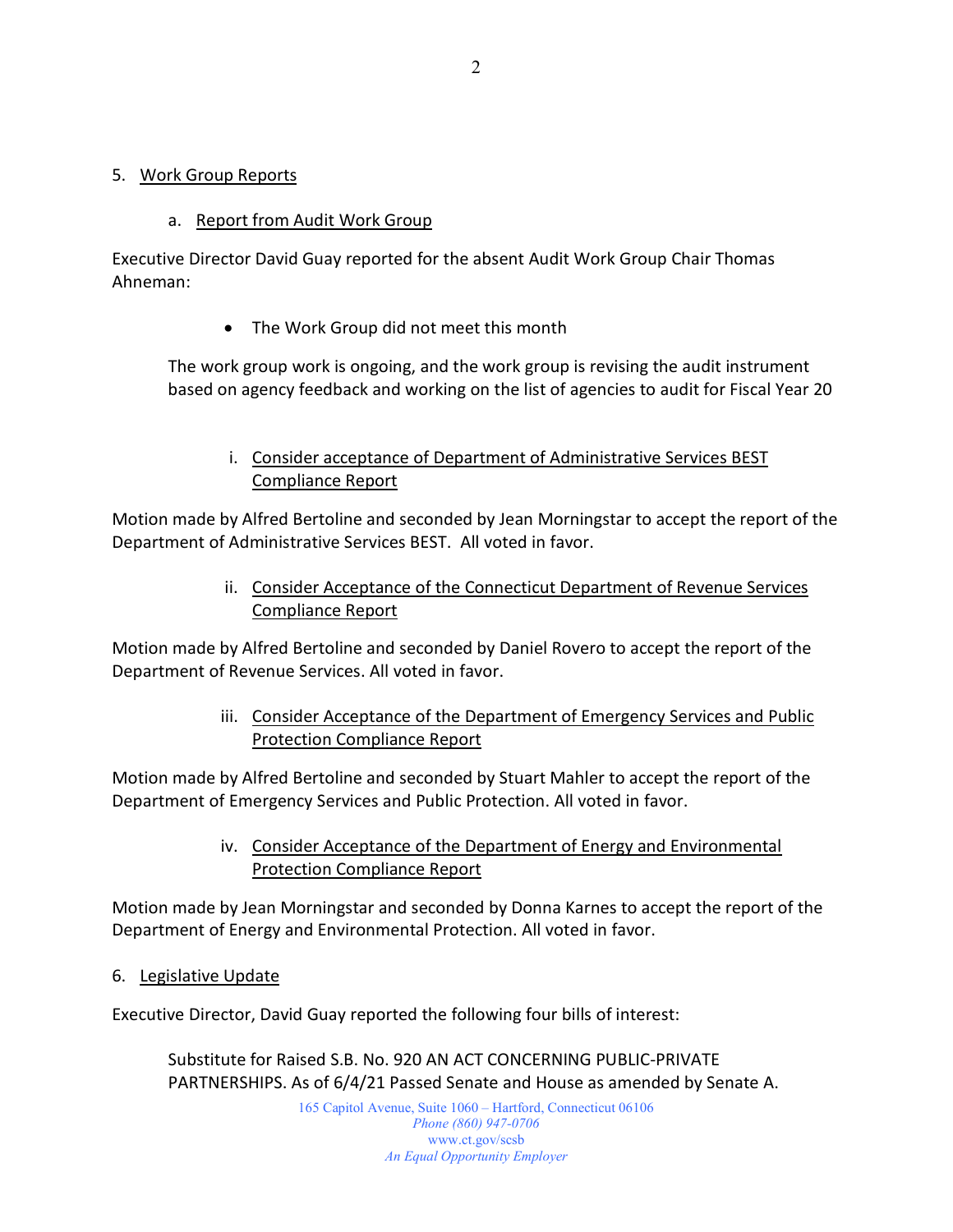Substitute for H.B. No. 6194 AN ACT CONCERNING THE COMPETITIVE BIDDING AND OVERSIGHT OF QUASI-PUBLIC AGENCY CONTRACTS. As of 5/4/21 it is tabled for the Calendar, House.

Substitute HB 6444 AN ACT CONCERNING THE MODERNIZATION OF STATE SERVICES. As of 6/4/21 Passed House and Senate as amended by House Amendment A.

Substitute for Raised S.B. No. 1076 AN CONCERNING PUBLIC-PRIVATE PARTNERSHIPS AND PRIVATIZATION OF STATE SERVICES AT THE UNIVERSITY OF CONNECTICUT HEALTH CENTER. As of 6/9/21 Passed House and Senate as amended by Senate Amendment A.

Chair, Lawrence Fox reported:

The Legislative budget passed at the close of the regular session granted the Board the funding for the vacant Chief Procurement Officer position and the creation of a Staff Attorney 1, Trainer, Accounts Examiner and Research Analyst position with associated costs.

- The need and opportunity for strategic planning.
- Set the July 9, 2021 meeting for strategic planning.
- Goal of filling the positions by January 2022.
- Set goals for fiscal year 2022.
- Possible work group adjustment.

# 7. Consideration of a Matter of a resolved SEEC Complaint by Alan Laxowski (Self-Reported), Hartford File No. 2021-055

Executive Director, David Guay reported at the June 11, 2021 meeting:

The Capital Regional Development Authority's General Counsel contacted the Board on April 19, 2021 for advice on a possible unqualified perspective bidder based on a settlement with the State Elections Enforcement Commission for unauthorized political contributions (sec 4e-34). The Board may find this possible after a hearing based on the type of settlement reached. Since the settlement agreement is public, a different potential bidder could bring it to the Board under 4e-36 subcommittee.

Executive Director Guay reported that the perspective bidder did not win the contract thus making the matter moot.

> 165 Capitol Avenue, Suite 1060 – Hartford, Connecticut 06106 *Phone (860) 947-0706*  www.ct.gov/scsb *An Equal Opportunity Employer*